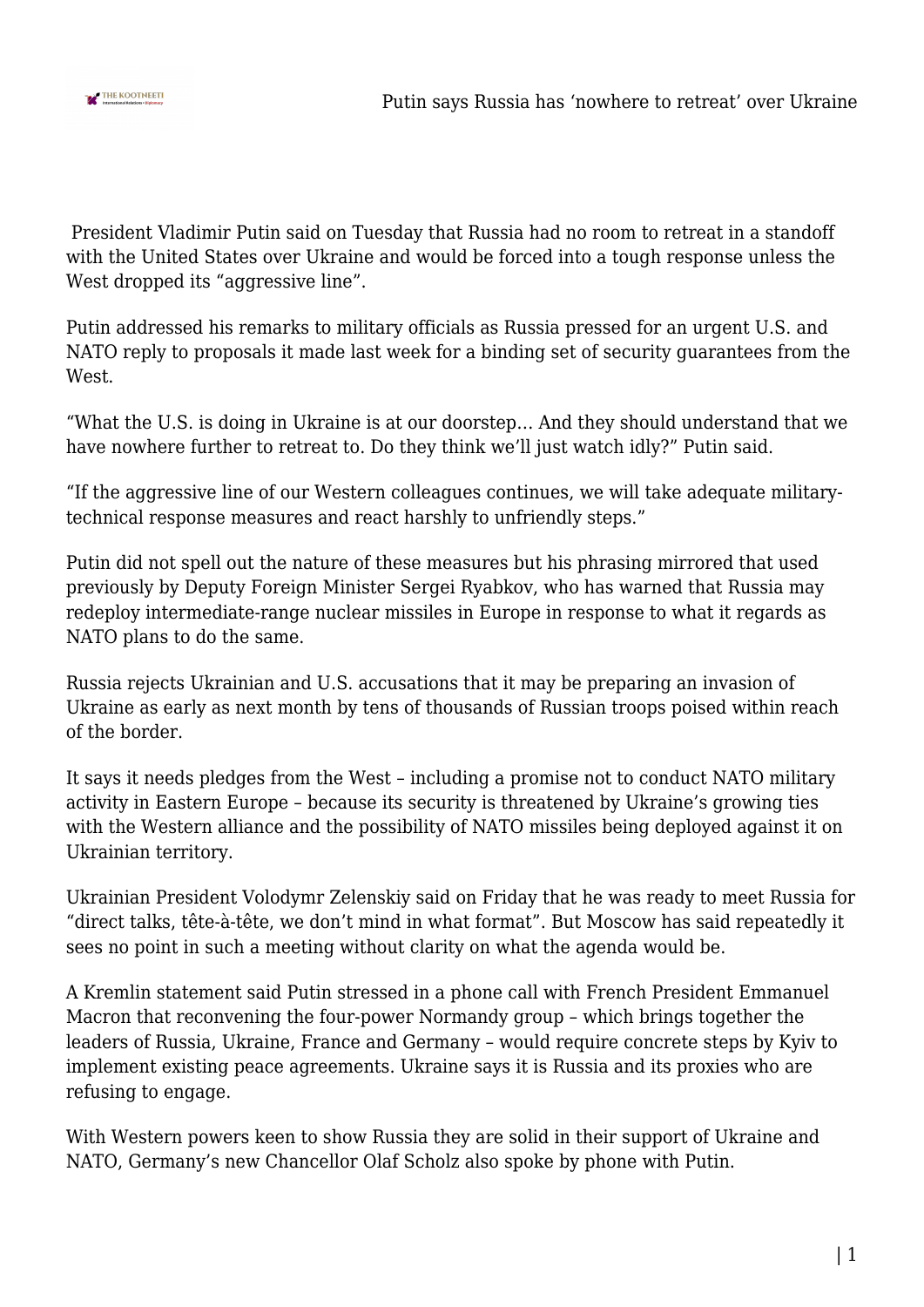

Putin says Russia has 'nowhere to retreat' over Ukraine

U.S. Secretary of State Antony Blinken on Tuesday ruled out an in-person meeting between Biden and Putin for now. "I think we have to see if, in the first instance, there's any progress diplomatically," Blinken said in a news briefing when asked if an in-person summit could happen to try to ease the tensions.



Image source: CNA

## **U.S. supplies**

Karen Donfried, the U.S. State Department's top diplomat for Europe, said in a briefing with reporters that Washington was prepared to engage with Moscow via three channels – bilaterally, through the NATO-Russia Council that last met in 2019, and at the Organisation for Security and Cooperation in Europe.

In the meantime, she said, the United States would continue to send military equipment and supplies to Ukraine in the weeks and months ahead – something that has antagonised Moscow.

"As President (Joe) Biden has told President Putin, should Russia further invade Ukraine, we will provide additional defensive materials to the Ukrainians above and beyond that which we are already in the process of providing," she said.